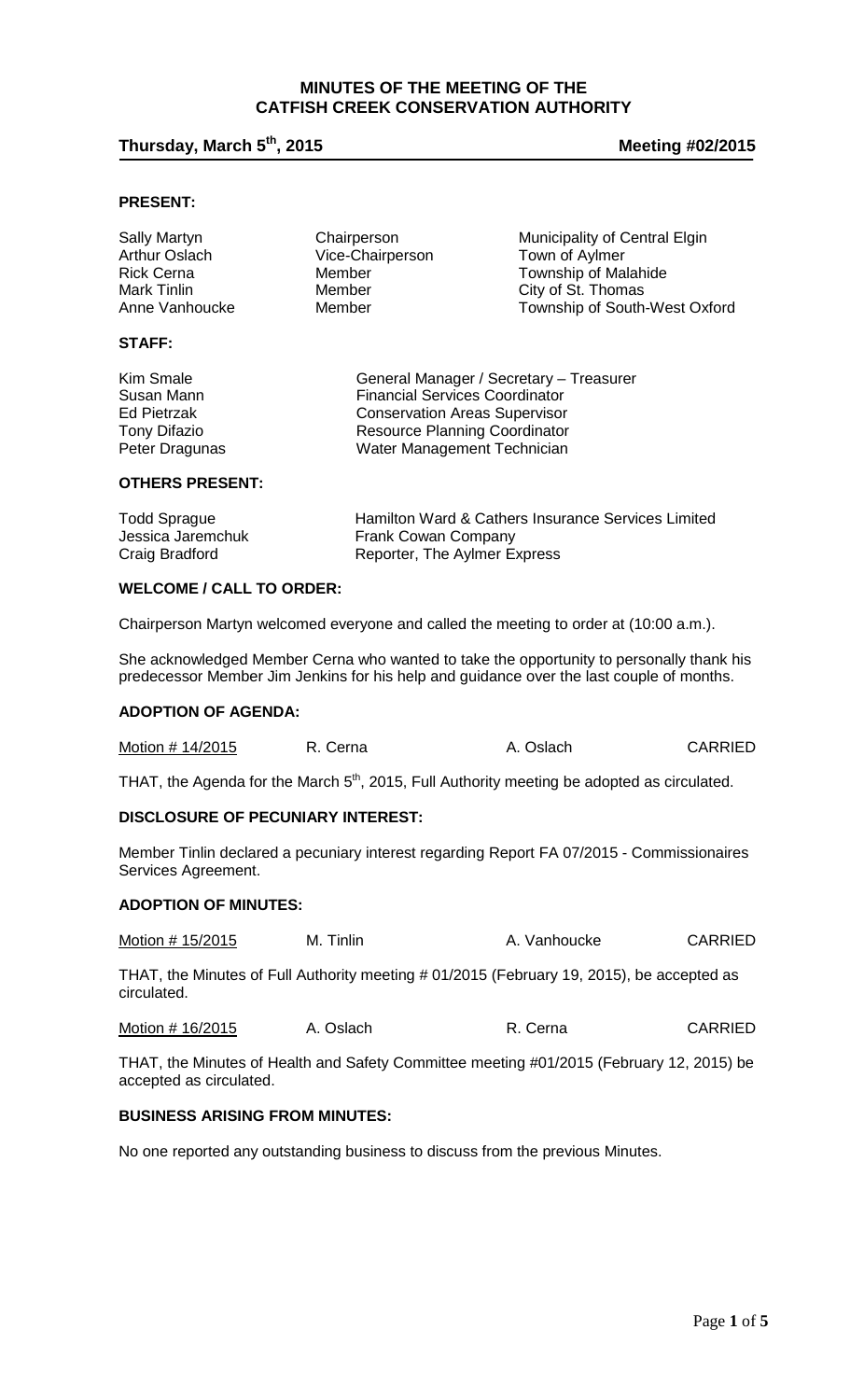## **PUBLIC / SPECIAL DELEGATIONS:**

a) The Authority Chairperson called upon Todd Sprague of Hamilton Ward & Cathers Insurance and Jessica Jaremchuk of the Frank Cowan Company to present the 2015-2016 General Insurance Program for the Catfish Creek Conservation Authority.

Mr. Sprague began by thanking the Board for the invitation to attend the meeting. He introduced Jessica Jaremchuk as the new Regional Manager for the Frank Cowan Company.

Ms. Jaremchuk took a few minutes to highlight and explain some of the coverages contained in the Insurance Renewal Report prepared by the Cowan Company. She noted that the level of coverages are virtually the same as those in the 2014-2015 Report. The proposed increase in the 2015-2016 premium (\$3,903.00) is attributed mainly to the property values being increase in order to reflect the current inflationary trends in the building industry, two (2) minor vehicle and equipment accident claims and one (1) outstanding personal liability claim. It was noted that the premium renewal will be decreased by an additional \$1,337.00 to reflect an adjustment in the Automobile Fleet Schedule for the tandem axle float trailer and the 1988 Stake Truck which were both sold in 2014.

Authority Chairperson Martyn thanked Todd and Jessica for taking the time to attend the meeting and answering any questions regarding the General Insurance Program.

#### **Mr. Sprague and Ms. Jaremchuk left the meeting at (11:50 a.m.).**

#### **REPORTS:**

Report FA 01/2015 – Monthly Staff Reports, was presented, discussed, and resolved.

| Motion # 17/2015 | R. Cerna | A. Oslach | <b>CARRIED</b> |
|------------------|----------|-----------|----------------|
|                  |          |           |                |

THAT, Staff Reports for the months of January and February, 2015, be noted and filed.

Report FA 02/2015 – January Summary of Revenue and Expenditures, was presented, discussed, and resolved.

Motion # 18/2015 R. Cerna A. Oslach CARRIED

THAT, Report FA 02/2015, be noted and filed.

Report FA 03/2015 - February Summary of Revenue and Expenditures, was presented, discussed, and resolved.

| Motion # 19/2015<br>R. Cerna | A. Oslach | <b>CARRIED</b> |
|------------------------------|-----------|----------------|
|------------------------------|-----------|----------------|

THAT, Report FA 03/2015, be noted and filed.

Report FA 04/2015 – Accounts Payable, was presented, discussed, and resolved.

| Motion # 20/2015<br>M. Tinlin<br>A. Vanhoucke | <b>CARRIED</b> |
|-----------------------------------------------|----------------|
|-----------------------------------------------|----------------|

THAT, Accounts Payable totaling \$58,492.51, be approved for payment as presented in Report FA 04/2015.

Report FA 05/2015 – Monthly Plan Review, was presented, discussed, and resolved.

| Motion # 21/2015<br>M. Tinlin | R. Cerna | <b>CARRIED</b> |
|-------------------------------|----------|----------------|
|-------------------------------|----------|----------------|

THAT, the Full Authority approve the Monthly Plan Review Report for the months of January and February, 2015.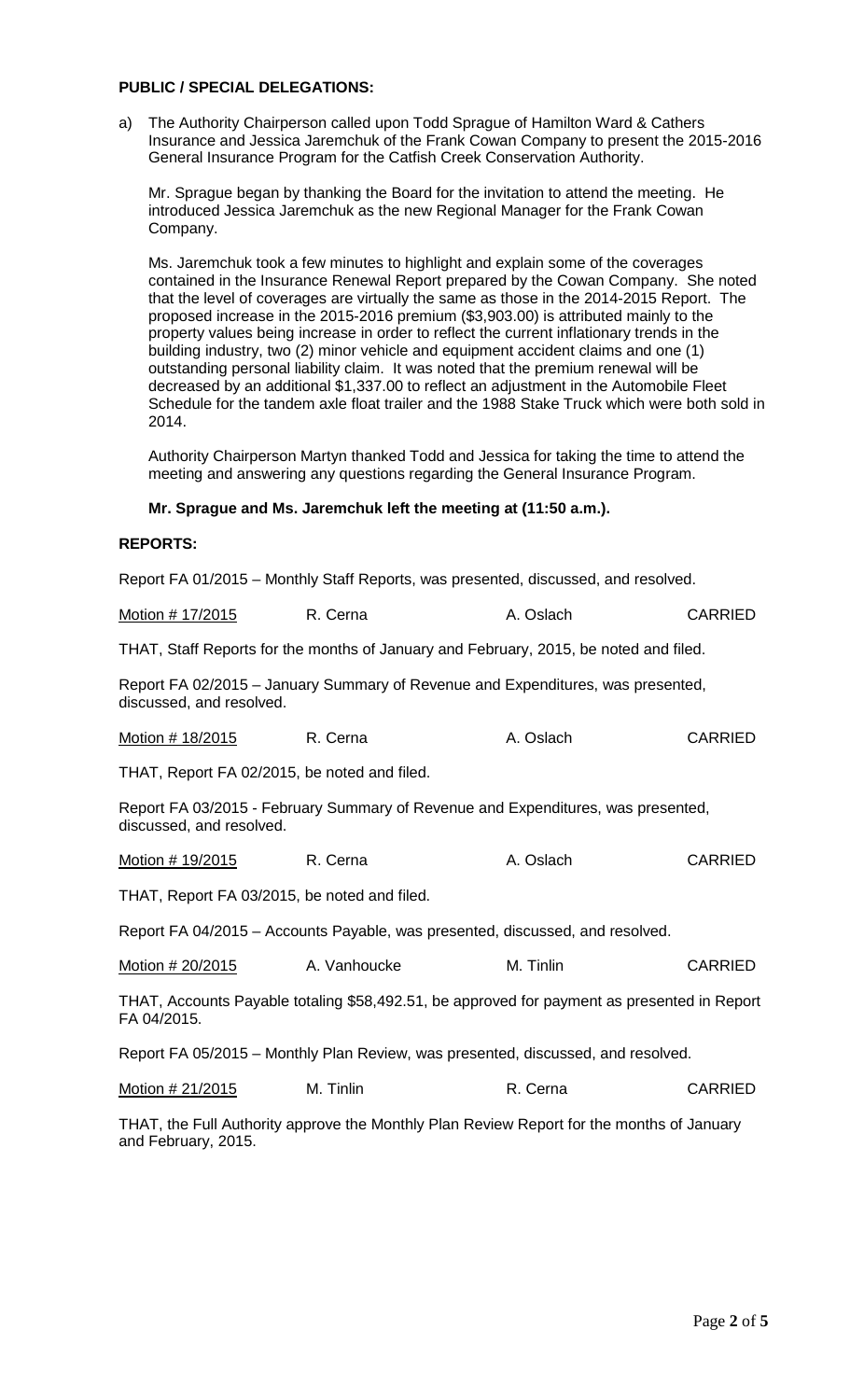Report FA 06/2015 – Board of Directors' Code of Conduct, was presented, discussed, and resolved.

Motion # 22/2015 M. Tinlin A. Oslach CARRIED

THAT, the Full Authority adopt the Board of Directors' Code of Conduct attached to Report FA 06/2015; and further,

That, the Code of Conduct be incorporated into the Catfish Creek Conservation Authority's Personnel Policy and Regulations.

Report FA 07/2015 – Commissionaires Services Agreement, was presented, discussed, and resolved.

## **Member Tinlin abstained from discussing and voting on Report FA 07/2015, due to a pecuniary interest.**

Motion # 23/2015 R. Cerna A. Oslach CARRIED

THAT, the Full Authority contract the Commissionaires to enforce the Generic Rules and Regulations on Conservation Authority owned lands in 2015 for a fee not to exceed \$1,500.00; and further,

That, the General Manager / Secretary-Treasurer be authorized to sign the 2015 By-law Enforcement Agreement with the Commissionaires on behalf of the Catfish Creek Conservation Authority.

Report FA 08/2015 – CCCA Committees, was presented, discussed, and resolved.

Motion # 24/2015 R. Cerna A. Oslach CARRIED

THAT, the Full Authority approve the Committee appointments for the year 2015 as outlined in Report FA 08/2015.

Report FA 09/2015 – General Insurance Program, was presented, discussed, and resolved.

Motion # 25/2015 A. Oslach M. Tinlin CARRIED

THAT, the Catfish Creek Conservation Authority renew its 2015-2016 insurance coverage with Frank Cowan Company Limited through Hamilton Ward & Cathers Insurance Services Limited at a total cost of \$37,154.00, plus applicable taxes.

Report FA 10/2015 – WECI Capital Investment Program, was presented, discussed, and resolved.

Motion # 26/2015 A. Oslach A. Vanhoucke CARRIED

THAT, the Catfish Creek Conservation Authority support the submission of the Catfish Creek Sediment Retention Structure Repair Project to the Water and Erosion Control Infrastructure Capital Investment Program for ranking and funding consideration in 2015-2016.

Report FA 11/2015 – 2015 Final Budget and Municipal Levy, was presented, discussed, and resolved.

The General Manager / Secretary-Treasurer informed the Board that the Final Budget information contained in Report FA 11/2015, remained the same as the Preliminary Draft Budget that was presented and approved for circulation to the member municipalities at the Personnel / Finance Committee meeting held on January 22<sup>nd</sup>, 2015.

Chairperson Martyn called for a Recorded Vote in accordance with the Municipal Levy Regulation.

Motion # 27/2015 R. Cerna A. Oslach CARRIED

THAT, the 2015 Catfish Creek Conservation Authority Budget totaling \$1,322,733.51, be adopted as presented; and further,

That, the 2015 Municipal General Levy in the amount of \$230,270.11 and the Special Plan Review Levy in the amount of \$8,250.00 be approved as presented.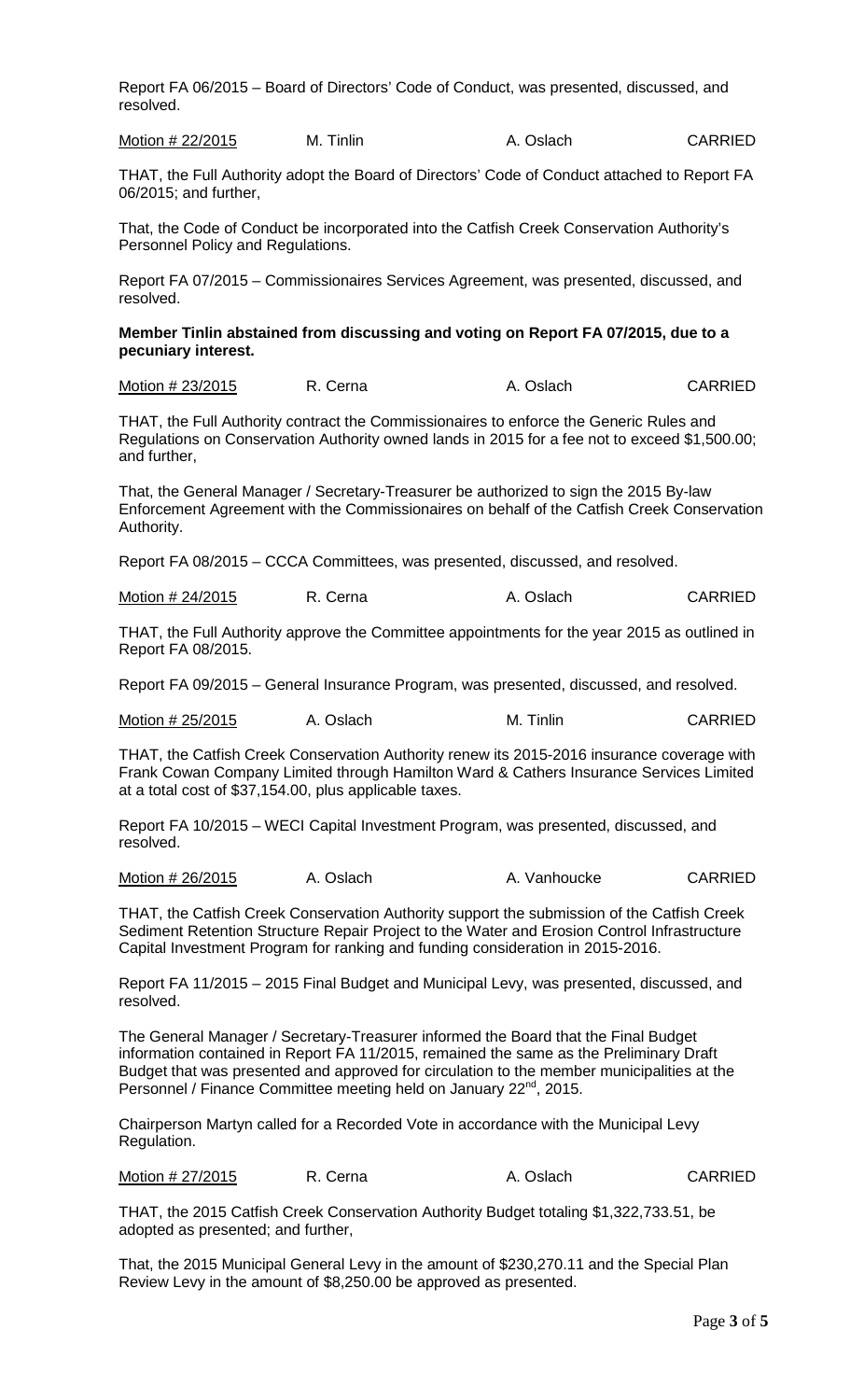| Member's Name        | Municipality                  | <b>CVA</b><br>Apportionment % | Yes | No |
|----------------------|-------------------------------|-------------------------------|-----|----|
| <b>Rick Cerna</b>    | Township of Malahide          | 35.4387                       | √   |    |
| <b>Arthur Oslach</b> | Town of Aylmer                | 27.7634                       | ᄿ   |    |
| <b>Sally Martyn</b>  | Municipality of Central Elgin | 27.2454                       | √   |    |
| Anne Vanhoucke       | Township of South-West Oxford | 3.4059                        | ᄿ   |    |
| <b>Mark Tinlin</b>   | City of St. Thomas            | 6.1466                        | ◆   |    |

Carried unanimously by 100% of the weighted vote in attendance.

## **GENERAL MANAGER / SECRETARY-TREASURER'S REPORT:**

## a) Annual Meetings:

The General Manager / Secretary-Treasurer and the Authority Chairperson attended the Kettle Creek Conservation Authority Annual General Meeting (AGM) on February 18<sup>th</sup> at the St. Thomas Public Library where the Consultant for the Elgin County Shoreline Management Plan was the presenter. The Long Point Region Conservation Authority AGM was held on February 27<sup>th</sup> where the Guest Speaker was Dr. Blair Feltmate who spoke on Climate Change, Extreme Weather and Flooding.

#### b) Funding Announcement:

The members were informed of a funding announcement held at the Springwater Forest on March 2<sup>nd</sup>, 2015. The CCCA will be receiving \$14,000.00 through the Federal National Recreational Trails Program for its Trail Rehabilitation and Promotion Project. Elgin-Middlesex-London MP Joe Preston was in attendance to make the announcement.

#### **UNFINISHED BUSINESS:**

None

## **CHAIRPERSON'S / BOARD MEMBER'S REPORT:**

Chairperson Martyn informed the members that the Springwater Maple Syrup Education Programs were slow starting this year due to the extreme cold weather. School classes booked for the last week in February were canceled and have been rescheduled for the first week of April.

## **NOTICE OF MOTIONS / NEW BUSINESS:**

None

#### **CORRESPONDENCE:**

- a) Not Copied:
	- Correspondence Registers for January and February, 2015.
- b) Copied:
	- Fisheries and Oceans a letter from the Minister of Fisheries and Oceans notifying the CCCA that the Environmental Leadership Program has be selected to receive one of Canada's Recreational Fisheries Awards for the year 2015.
	- Conservation Ontario a copy of an article that appeared in the Toronto Star regarding the Great Lakes Protection Act and the potential involvement of the Conservation Authorities.

```
Motion # 28/2015 A. Oslach R. Cerna CARRIED
```
THAT, the Correspondence Registers and the Copied Correspondence for January and February, 2015, be noted and filed.

**Member Tinlin left the meeting at (11:39 a.m.)**